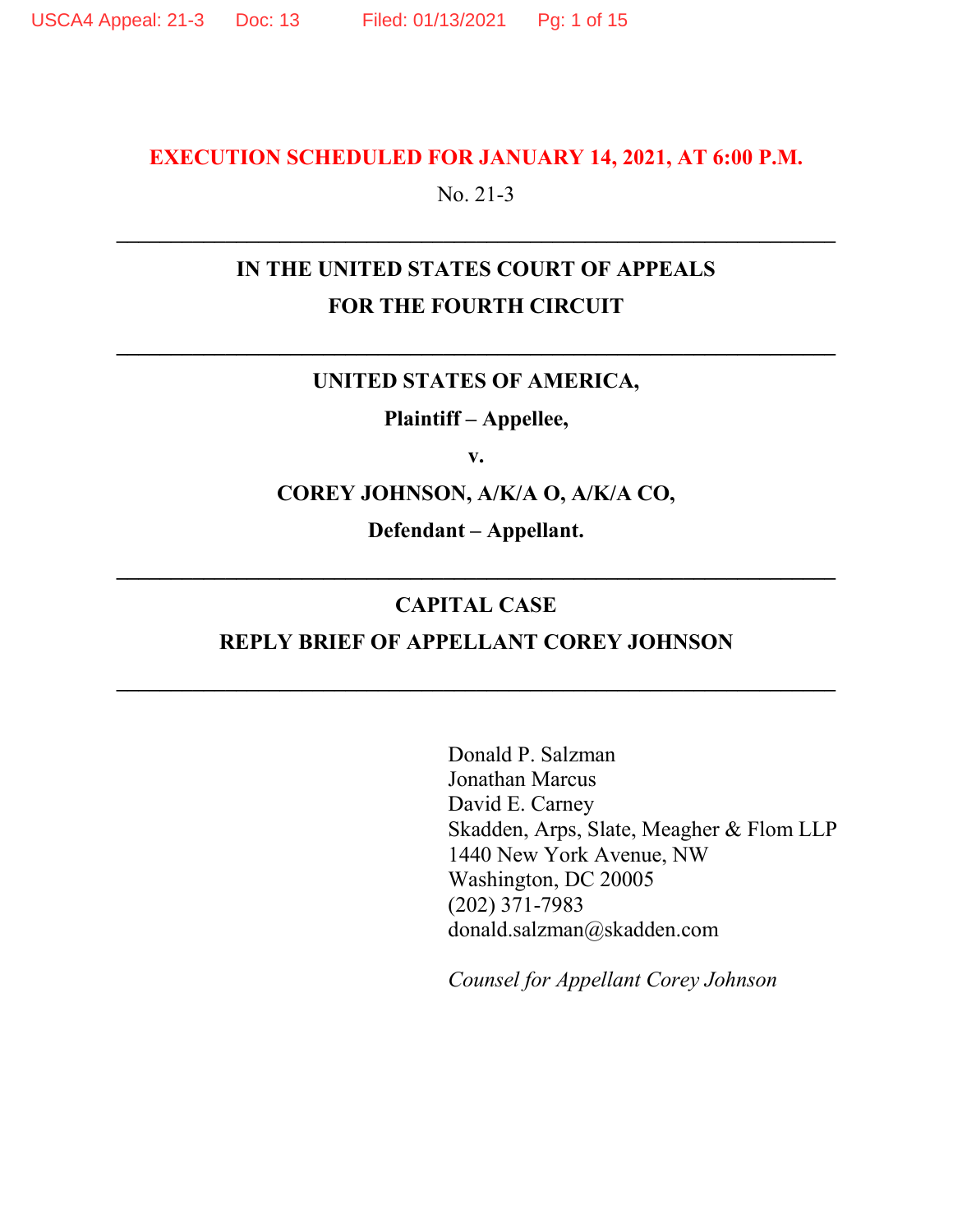# **TABLE OF CONTENTS**

# **Page**

| I. The 2005 Orders Unquestionably Modified the Death Sentence3          |  |
|-------------------------------------------------------------------------|--|
| II. Challenges to a Court's Jurisdiction Can Never Be Forfeited, Waived |  |
|                                                                         |  |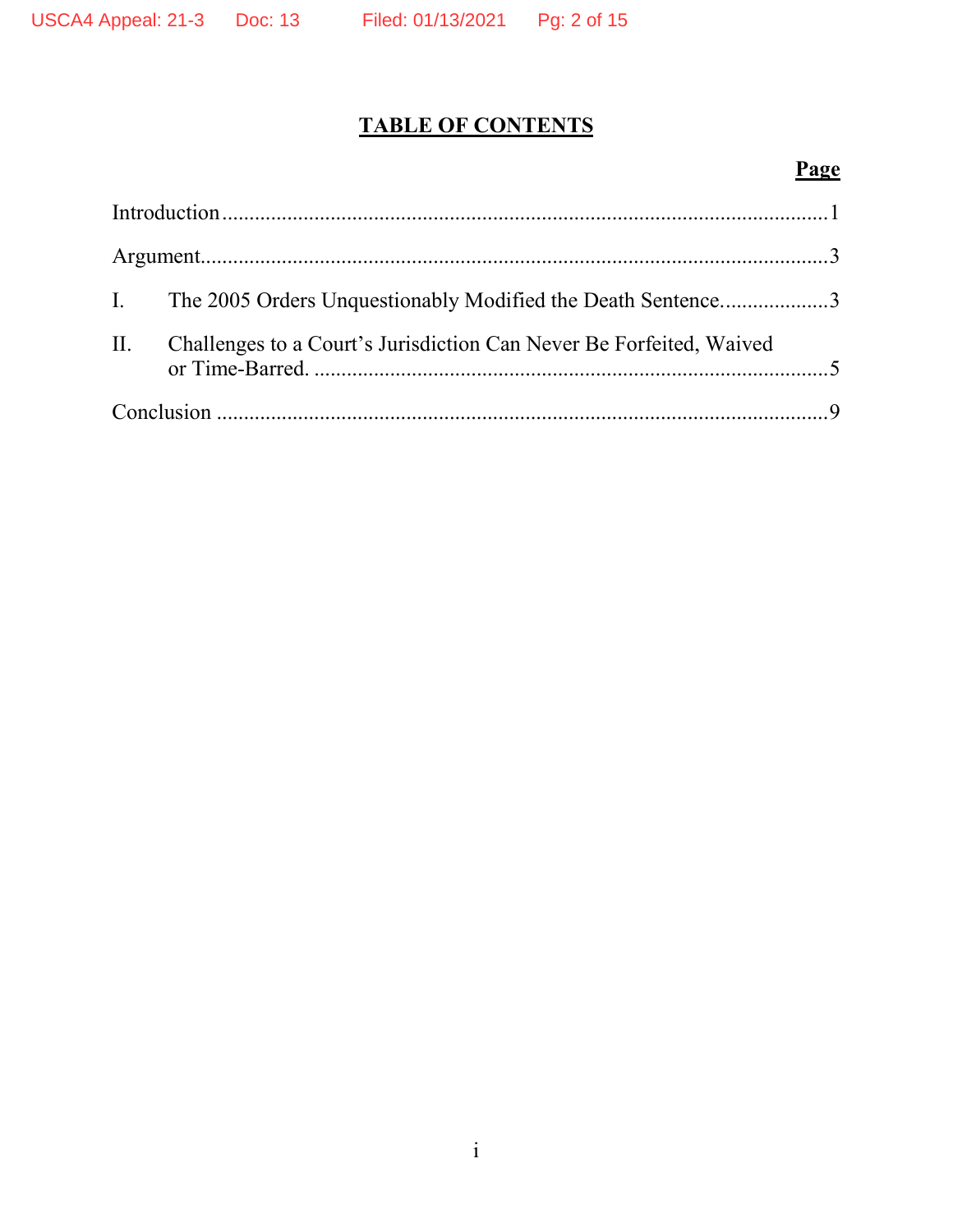# **TABLE OF AUTHORITIES**

# **Page(s)**

# **CASES**

| Berman v. United States,                                        |  |
|-----------------------------------------------------------------|--|
| Chicot County Drainage District v. Baxter State Bank,           |  |
| Federal Savings & Loan Insurance Corp. v. PSL Realty Co.,       |  |
| Henderson ex rel. Henderson v. Shinseki,                        |  |
| Hooker v. Boles,                                                |  |
| Kontrick v. Ryan,                                               |  |
| Insurance Corp. of Ireland v. Compagnie des Bauxites de Guinee, |  |
| Travelers Indemnity Co. v. Bailey,                              |  |
| United States v. Higgs,                                         |  |
| United States v. Jones,                                         |  |
| United States v. Little,                                        |  |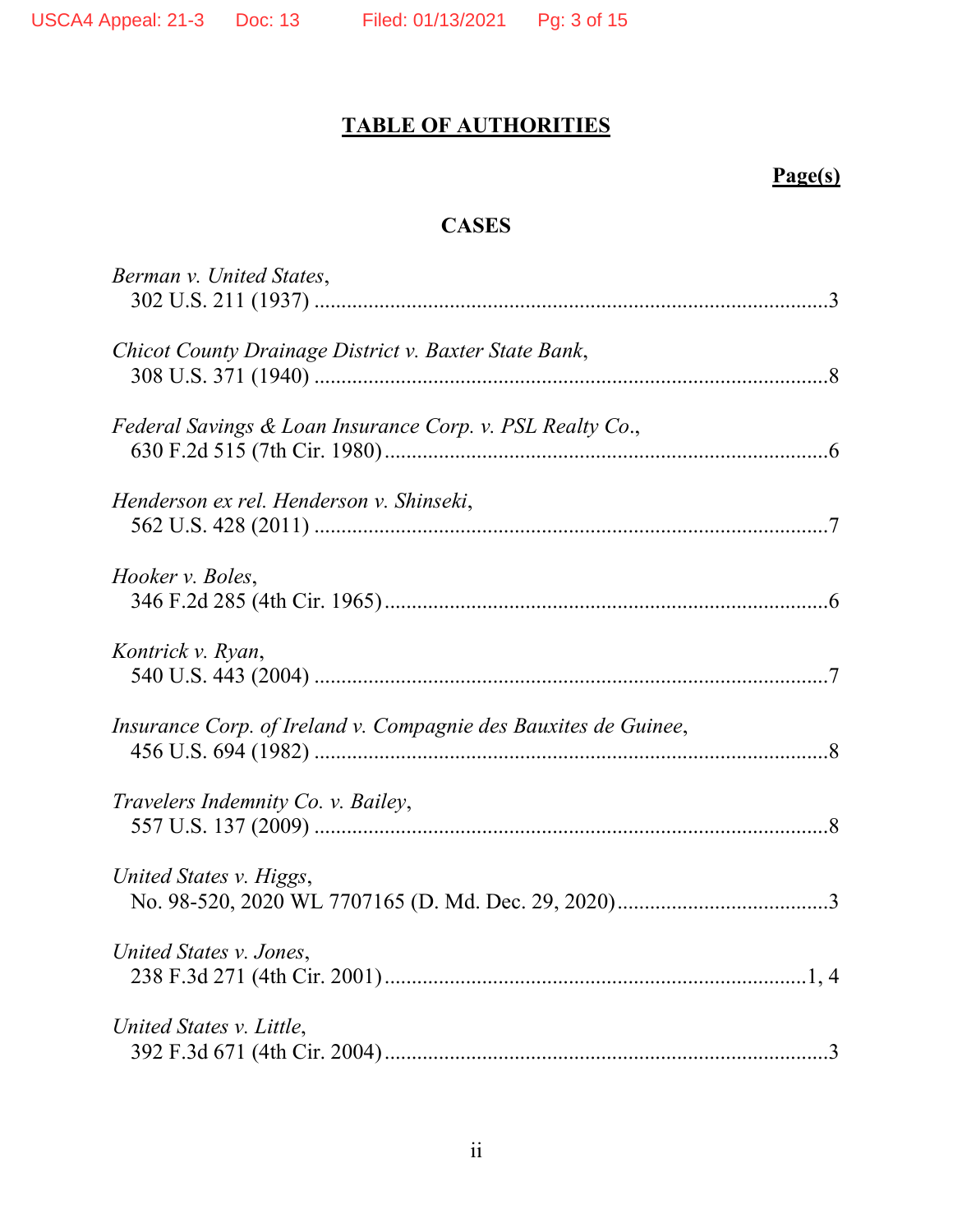| United States v. May,                          |  |
|------------------------------------------------|--|
| United Student Aid Funds, Inc. v. Espinosa,    |  |
| Vera v. Banco Bilbao Vizcaya Argentaria, S.A., |  |
| In re Visteon Corp.,                           |  |

# **STATUTES**

## **OTHER AUTHORITES**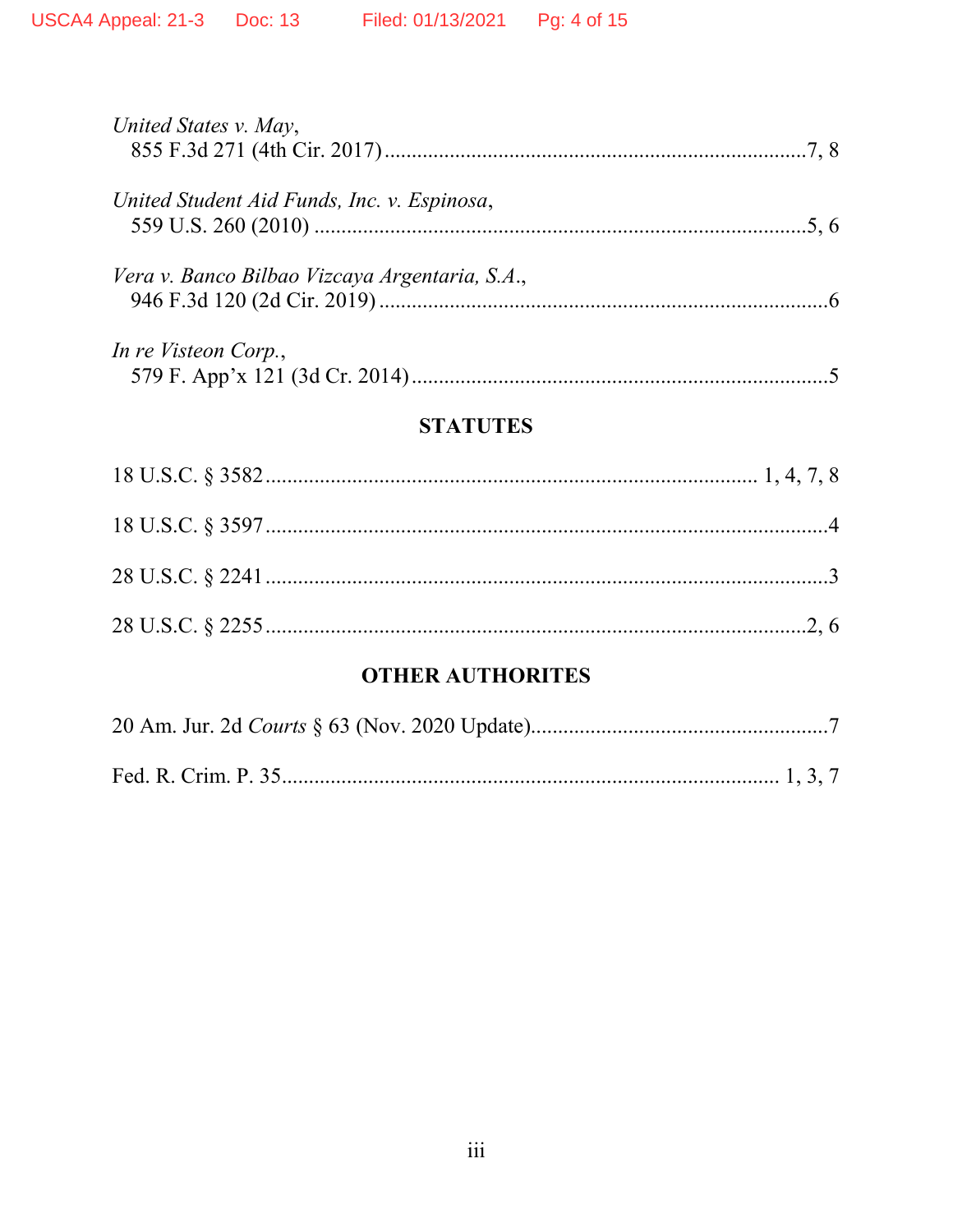#### **Introduction**

The government's brief ("GB") obscures the central issue before this Court: whether the 2005 orders modifying Mr. Johnson's death sentence were void for lack of jurisdiction. The answer is: Yes. The law on this is unambiguous.

A district court cannot modify a criminal sentence except under limited circumstances—none of which is present here. This point is so obvious that even at the time this Court decided the controlling case on this issue, the government conceded it. *See United States v. Jones*, 238 F.3d 271, 272 (4th Cir. 2001) ("The Government concedes, and we agree, that the district court lacked authority to amend Jones' judgment. Although there are circumstances under which a district court may modify or correct a criminal judgment order, none of them authorized the district court to take this action based solely on a subsequent change in case  $law.'$ ).

There are only two sources of subject-matter jurisdiction that would have allowed the district court to grant the government's 2005 request: Rule 35 and 18 U.S.C. § 3582. Neither applied. And neither the government nor the district court—then or now—has ever claimed otherwise. In fact, the district court has never identified—then or now—its jurisdiction to grant the request. The 2005 orders modifying the terms of Mr. Johnson's death sentence therefore are, and were, void. Carrying out his execution pursuant to those terms, rather than pursuant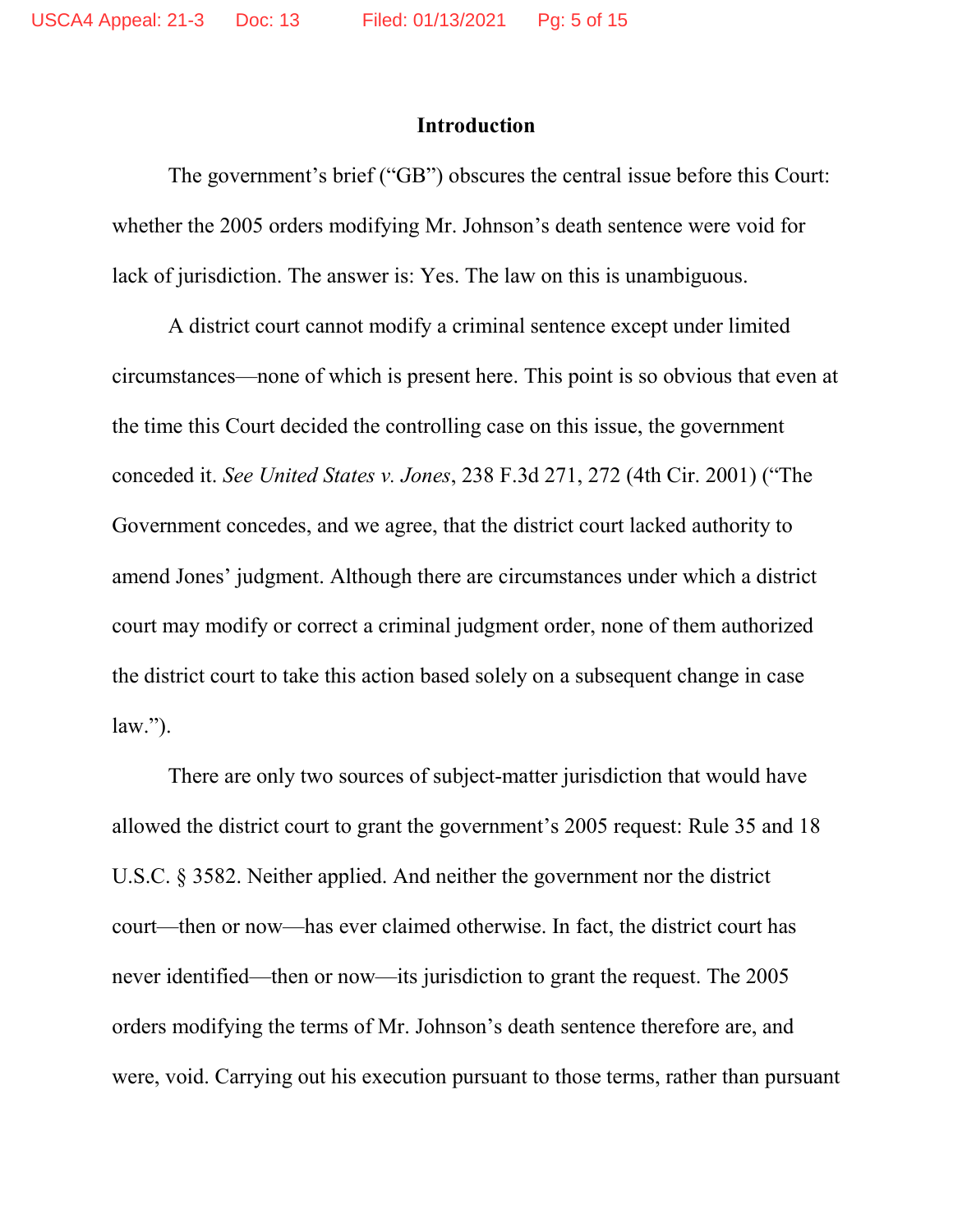to the original Judgment and Order, would be plainly unlawful.

The only remaining question is how to correct it.

According to the district court and the government, the only mechanisms for challenging the 2005 orders—direct appeal or motion under 28 U.S.C. § 2255—are time-barred. This is incorrect. The 2005 orders were premised on an incurable jurisdictional defect. Thus, they were void *ab initio* and unenforceable now. "Timeliness" is not a defense to an illegal order, and a court's lack of subjectmatter jurisdiction can never be forfeited or waived by a party.

In advancing its arguments, the government makes two material misstatements in its brief. First, it states that Mr. Johnson "now files a new appeal attacking his sentence." GB at 1. This is plainly incorrect. This present appeal does not seek to vacate Mr. Johnson's death sentence. In fact, it would not prevent the government from carrying it out tomorrow, so long as the government observes the terms of the original valid sentencing order.<sup>1</sup> It merely ensures that the government proceeds lawfully—pursuant to the original judgment and order. Second, the government contends that the standards pertaining to a request for a stay of

<sup>&</sup>lt;sup>1</sup> As of the time of filing, a preliminary injunction against Mr. Johnson's execution entered by the U.S. District Court for the District of Columbia remains in place. *See* Order, *In re Matter of Fed. Bureau of Prisons' Execution Protocol Cases*, No 19-mc-00145 (D.D.C. Jan. 12, 2021), ECF No. 395. The government has moved to have that injunction vacated.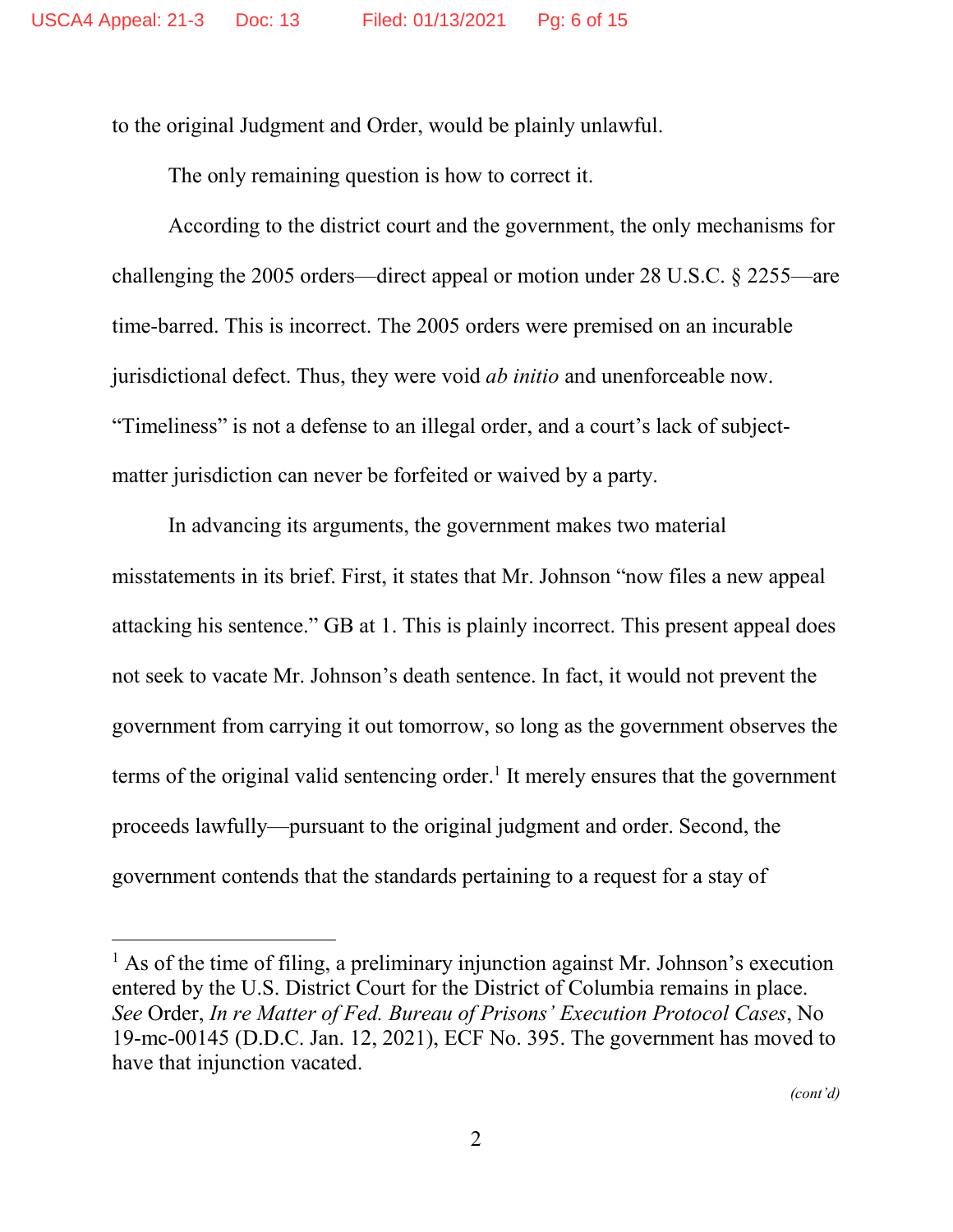execution apply here. GB at 8. This argument is mistaken. The issue before this

Court is how, not when, Mr. Johnson's death sentence should be implemented.

And the controlling law on that question is so straightforward that the Court may decide it summarily.<sup>2</sup>

#### **Argument**

#### **I. The 2005 Orders Unquestionably Modified the Death Sentence.**

The government has never identified the district court's authority to grant its 2005 request to modify the terms of Mr. Johnson's death sentence.<sup>3</sup> It cites no such authority in its brief.<sup>4</sup>

4 The government's citation to *United States v. Little*, 392 F.3d 671, 679-80 (4th Cir. 2004), is puzzling. GB at 13. In *Little*, a pro se litigant challenged his failure to receive sentencing credit by way of a Rule 35(a) motion, and this Court held that the appropriate vehicle for such a challenge is a petition under 28 U.S.C. § 2241. That case simply has no bearing on the issue at hand, *i.e.*, whether the district court *(cont'd)*

 $2^2$  Mr. Johnson's counsel are cognizant of the timing of this motion. As explained in Mr. Johnson's motion in the district court, counsel were alerted to the error at issue here by the recent opinion in *United States v. Higgs*, No. 98-520, 2020 WL 7707165 (D. Md. Dec. 29, 2020), and the government's notable decision not to appeal the part of that ruling that is identical to the issue raised here. Given that the defect is jurisdictional, and in light of the irrevocability of the death penalty, counsel deemed it imperative to raise despite the lateness of the hour.

<sup>&</sup>lt;sup>3</sup> The government makes much of the district court's statement that Mr. Johnson's arguments are "foreclose[d]" because "he grounds his Motion in the finality of criminal *judgments*." GB at 14. But as noted in Mr. Johnson's opening brief, the terms "judgment" and "sentence" are interchangeable in this context. Appellant's Brief at 3 n.3; *see also Berman v. United States*, 302 U.S. 211, 212 (1937) ("Final judgment in a criminal case means sentence. The sentence is the judgment.").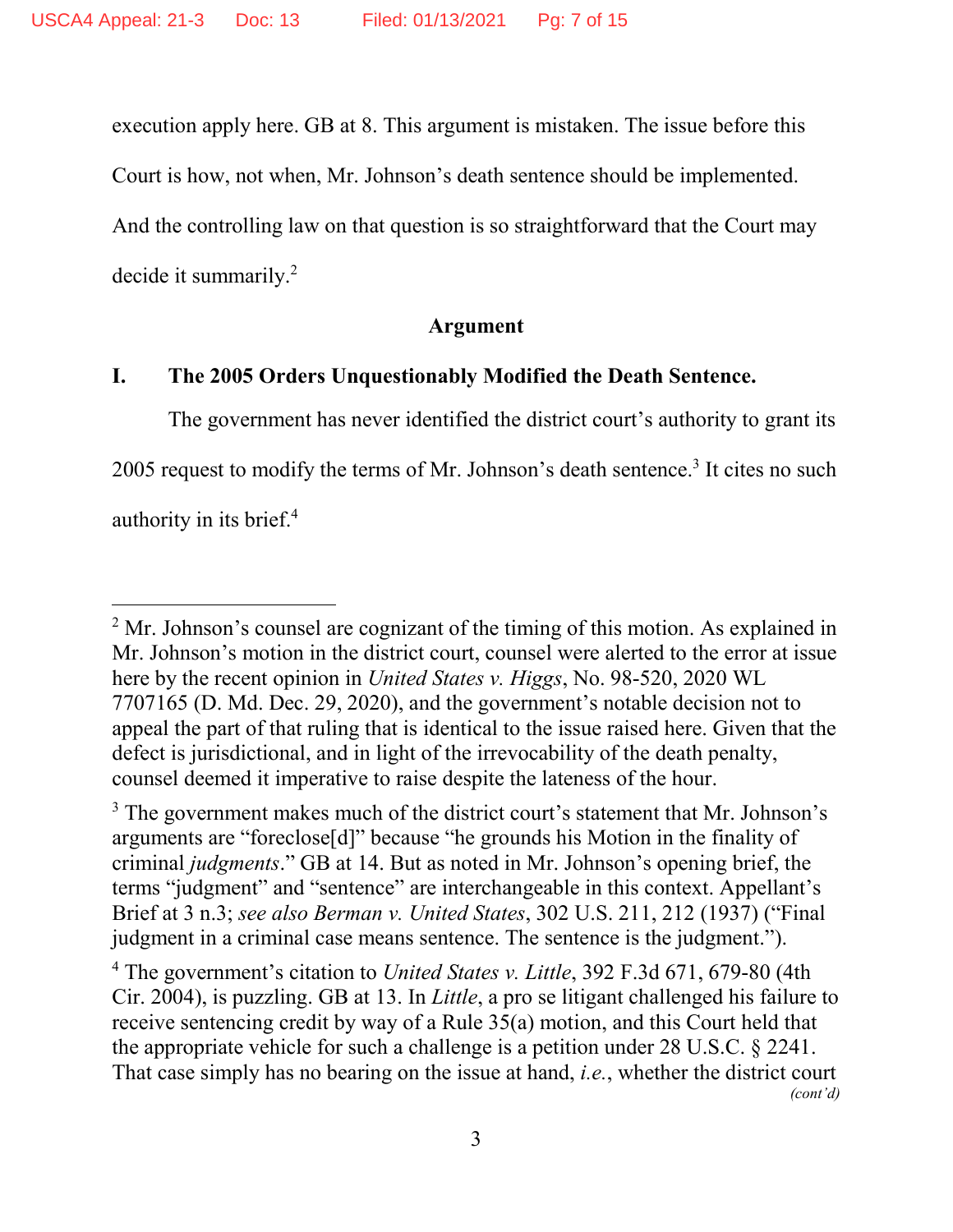Instead, the government argues that the prohibition on amending sentences is not implicated because the 2005 orders did not amend the death sentence, only the manner of their implementation. This is a distinction without a difference. In *Jones*, the modification was not to the imposed sentence (a \$10,000 fine), but to the manner in which it was implemented (ordering it to be paid immediately, rather than in installments). 238 F.3d at 272. And if a district court cannot modify the means by which the government collects money on a fine, it follows *a fortiori* that it cannot modify the means by which the government carries out a death sentence.<sup>5</sup>

The government's attempt to sever the 1996 sentencing order implementing the death sentence from the criminal judgment is similarly unpersuasive. The 1996 order ordinarily would have issued at the 1993 sentencing hearing and merged with the judgment at that time to constitute the final judgment and order, but for the

had jurisdiction to grant the government's 2005 request to modify the death sentence.

 $<sup>5</sup>$  The government's attempt to liken the 2005 execution order to "a designation of</sup> where an inmate will serve his sentence," GB at 13, is wholly unpersuasive. A district court cannot order such a designation; it can merely "make a recommendation concerning the type of prison facility appropriate for the defendant." 18 U.S.C. § 3582(a). By contrast, the court *can* designate that an execution be carried out in a state facility. *See* 18 U.S.C. § 3597. And there is an obvious difference between, on the one hand, rescinding an order that a death sentence be carried out in the manner prescribed by Virginia law, and, on the other, ordering that a federal prisoner be moved to a different federal facility to serve a sentence of imprisonment.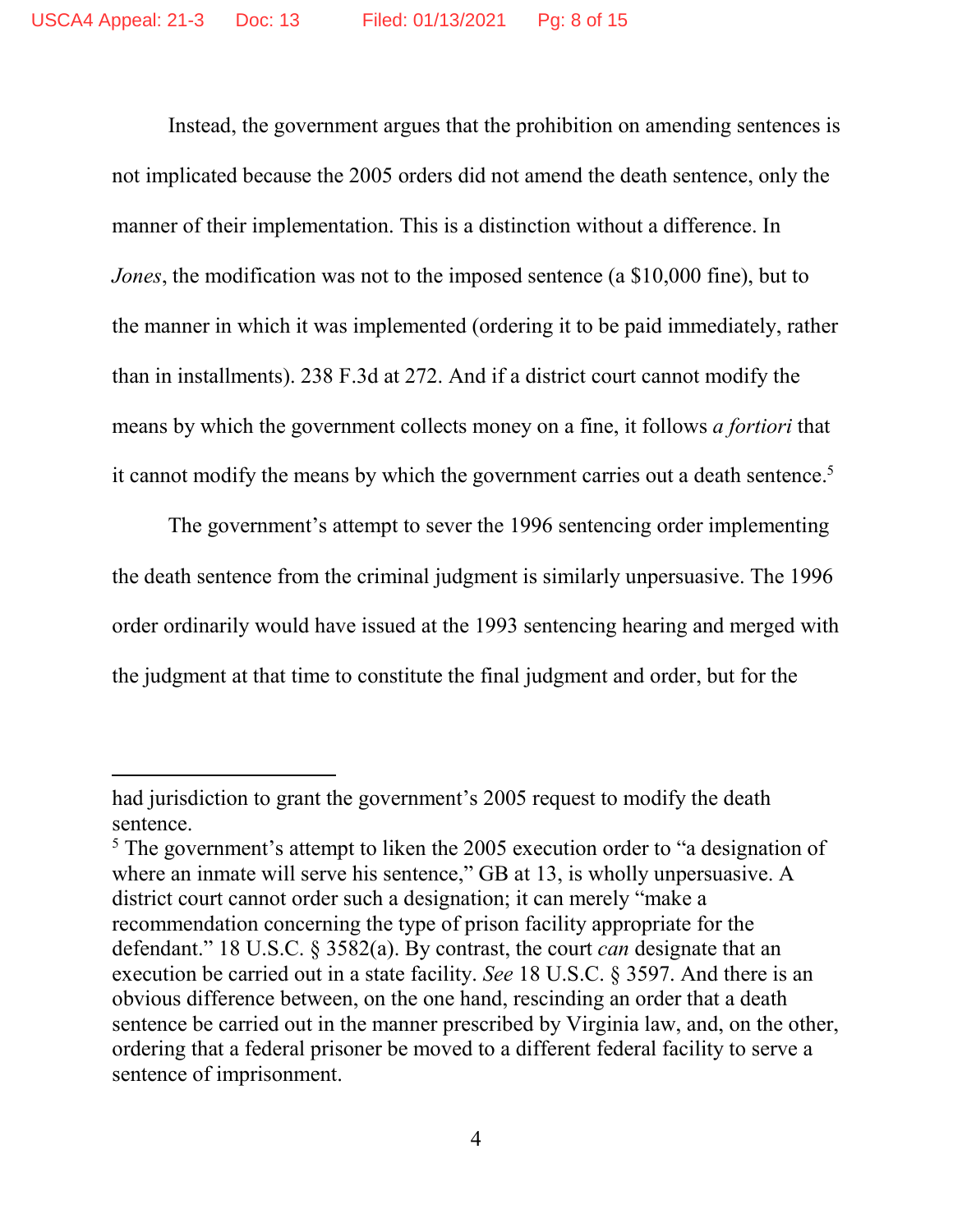district court's legal ruling that the Attorney General's execution regulations were *ultra vires*. The fact that the sentencing order was entered at the direction of this Circuit, after the district court corrected its ruling on remand, does not make it any more severable from the judgment than if it had been entered at the time of the 1993 sentencing hearing itself. Indeed, the very reason the government took a cross-appeal was because, absent the entry of that order, the judgment was incomplete and it could not therefore lawfully carry out Mr. Johnson's death sentence.

### **II. Challenges to a Court's Jurisdiction Can Never Be Forfeited, Waived or Time-Barred.**

The premise of the government's argument is that an order cannot be rendered void if parties fail to avail themselves of an appeal. But that is not the law. There are two ways a judgment may be rendered void: (1) it contains a jurisdictional defect or (2) a party was deprived of notice and the opportunity to be heard. *United Student Aid Funds, Inc. v. Espinosa*, 559 U.S. 260, 271 (2010) (observing that judgment can be rendered void "only in the rare instance where a judgment is premised *either* on a certain type of jurisdictional error *or* on a violation of due process that deprives a party of notice or the opportunity to be heard" and that "[t]he error United alleges falls in *neither category*") (emphases added); *In re Visteon Corp*, 579 F. App'x 121, 127 (3d Cr. 2014) ("An order is only void *ab initio* if the court that entered the order (1) lacked the power or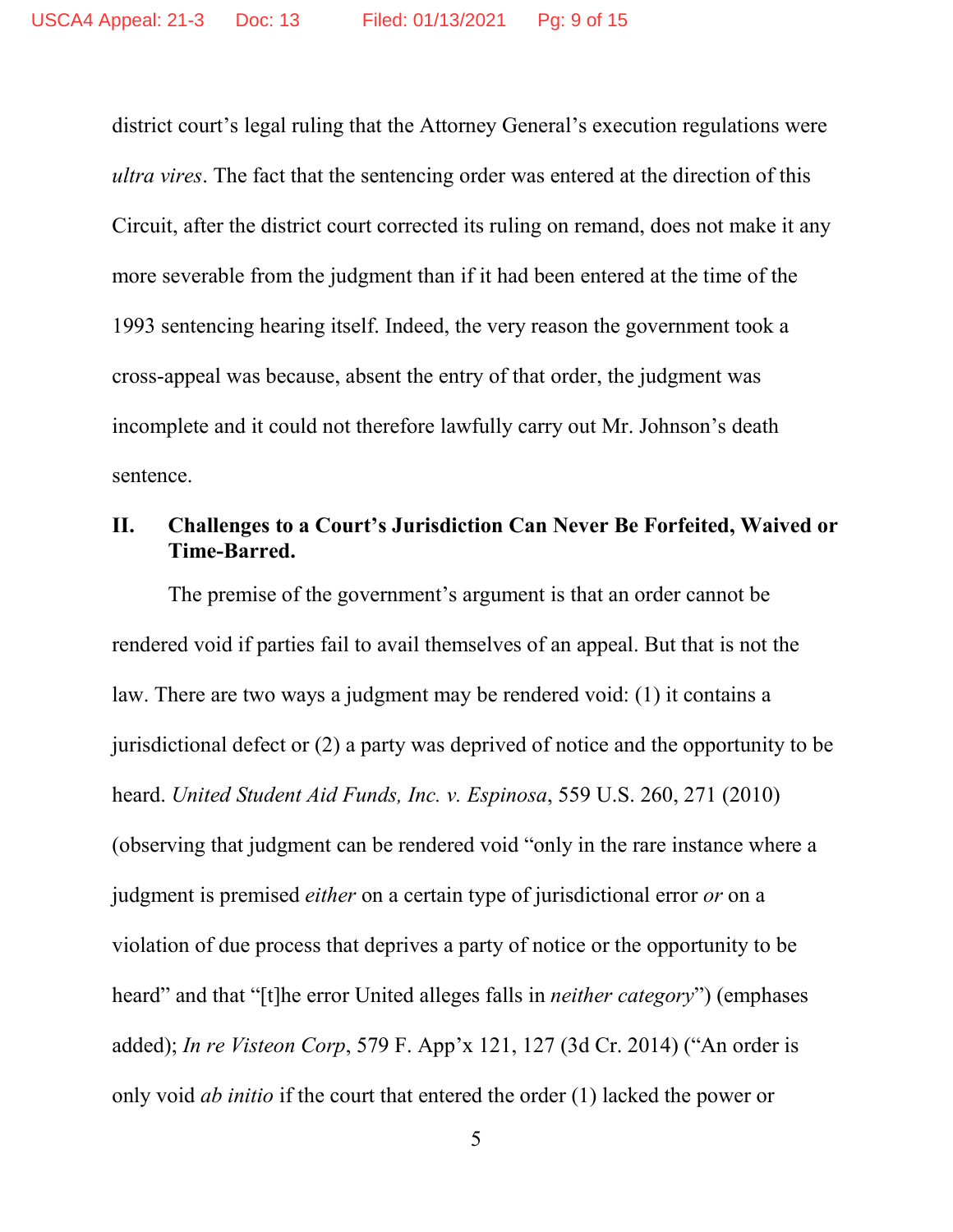jurisdiction to do so or (2) acted in a manner inconsistent with due process of law.") (citations omitted). Orders that are void for lack of due process are subject to waiver and forfeiture; orders that are void because of a jurisdictional defect are not. *See United Student Aid Funds*, 559 U.S. at 270 ("[A] void judgment is one so affected by a fundamental infirmity that the infirmity may be raised even after the judgment becomes final.").

The fact that the 2005 sentencing orders are not void under the sole theory the government considers—lack of due process—is immaterial. The lack of a challenge to the orders on direct appeal or under 28 U.S.C. § 2255 does not cure the *jurisdictional defect* of those orders. It is an *independent* reason why the orders are void. Neither the district court nor the government addresses this.

As Mr. Johnson has argued, the district court lacked jurisdiction to enter the 2005 orders, and they were therefore a legal nullity. Stated differently, they were void *ab initio* and unenforceable. *See Hooker v. Boles*, 346 F.2d 285, 286 (4th Cir. 1965) ("[N]o authority need be cited for the proposition that, when a court lacks jurisdiction, any judgment rendered by it is void and unenforceable."); *Fed. Sav. & Loan Ins. Corp. v. PSL Realty Co*., 630 F.2d 515, 521 (7th Cir. 1980) (finding it "settled" that where "court lacks jurisdiction to adjudicate the principal matter, its orders purporting to grant the [requested relief] are likewise beyond its jurisdiction and as such are void *ab initio*"); *Vera v. Banco Bilbao Vizcaya Argentaria, S.A*.,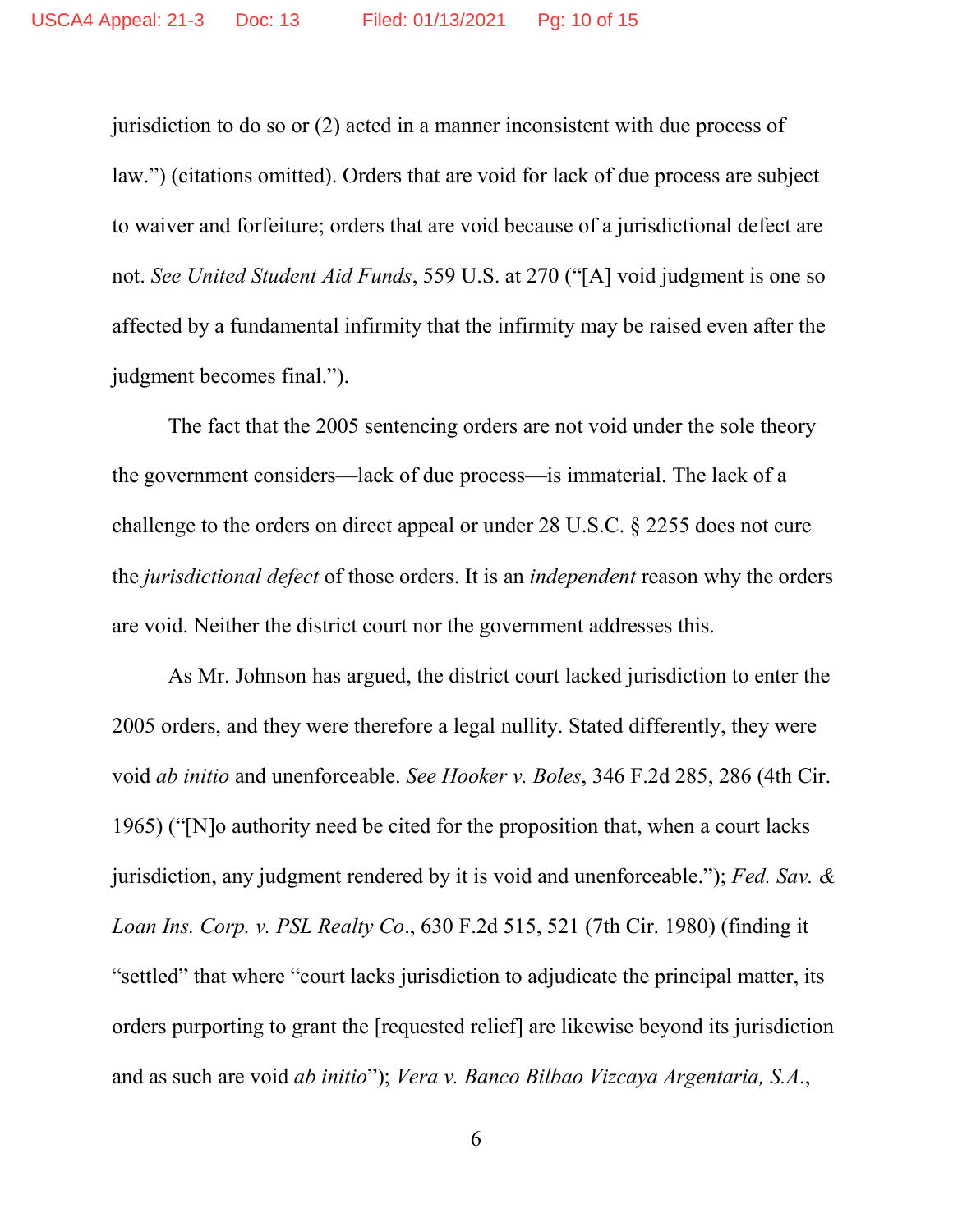946 F.3d 120, 145-46 (2d Cir. 2019) (holding that because district court lacked subject-matter jurisdiction, the "orders that it issued in the enforcement proceeding were void *ab initio*"); *see also* 20 Am. Jur. 2d *Courts* § 63 (Nov. 2020 Update) ("[W]hen a court decides a matter without jurisdiction, the whole proceeding is as if it had never happened.").

This clear and unmistakable law rebuts the government's misguided contention that it may enforce an unenforceable order. The government attempts to avoid this inevitable conclusion by directing the Court to a litany of irrelevant case law.

The government's reliance on *Kontrick v. Ryan*, 540 U.S. 443, 454 (2004), and *Henderson ex rel. Henderson v. Shinseki*, 562 U.S. 428, 435 (2011), is unavailing. The law in this Circuit is clear: a criminal sentence may not be amended, unless the criteria set forth under Rule 35 or § 3582 are met. That is the jurisdictional limit that this Court has set on the district courts' power to modify a criminal sentence. The government's suggestion that these provisions should be treated as "mandatory claim-processing rules" rather than "jurisdictional rules" finds no support in *Kontrick* or *Henderson*, or in this Circuit's well-established law prohibiting amendments to criminal sentences.

The government's citation to *United States v. May*, 855 F.3d 271 (4th Cir. 2017), is also unavailing. That case addresses whether a prisoner may seek

7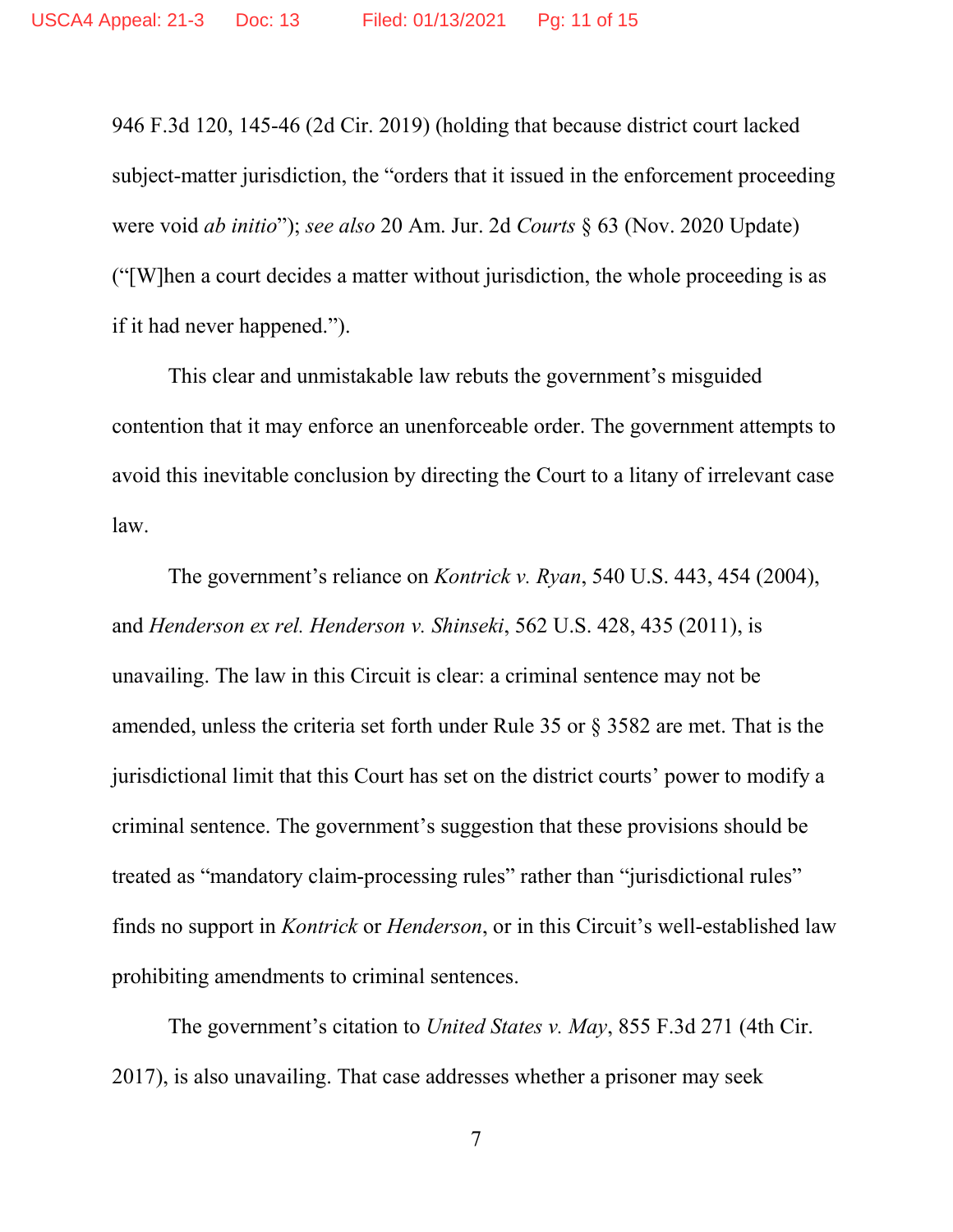reconsideration of a district court's *sua sponte* order denying a sentence reduction pursuant to  $\S 3582(c)(2)$ . This Court ruled that "the implied prohibition on § 3582(c)(2)-based motions for reconsideration, as recognized in [*United States v.*] *Goodwyn*, [596 F.3d 233 (4th Cir. 2010)], is non-jurisdictional." *May*, 855 F.3d at 275. That case has no bearing here. Moreover, the government's implication—that its 2005 request might have been cognizable under § 3582—is absurd: that provision governs requests for *reductions* in sentence. That was clearly not the relief requested by the government in 2005.

The government's reliance on *Travelers Indemnity Co. v. Bailey*, 557 U.S. 137 (2009), and *Chicot County Drainage District v. Baxter State Bank*, 308 U.S. 371 (1940), is also misplaced. These cases concerned the applicability of principles of res judicata to prevent collateral attacks on a civil bankruptcy judgment. They have no bearing on the jurisdictional limits of a court's authority to modify a criminal sentence.

Finally, the government's citation to *Insurance Corp. of Ireland v. Compagnie des Bauxites de Guinee*, 456 U.S. 694, 703-04 (1982), is misleading. That case addresses an entirely distinct question: whether a party may expressly or impliedly consent to personal jurisdiction. It does not stand for the proposition that *subject-matter jurisdiction* can be waived.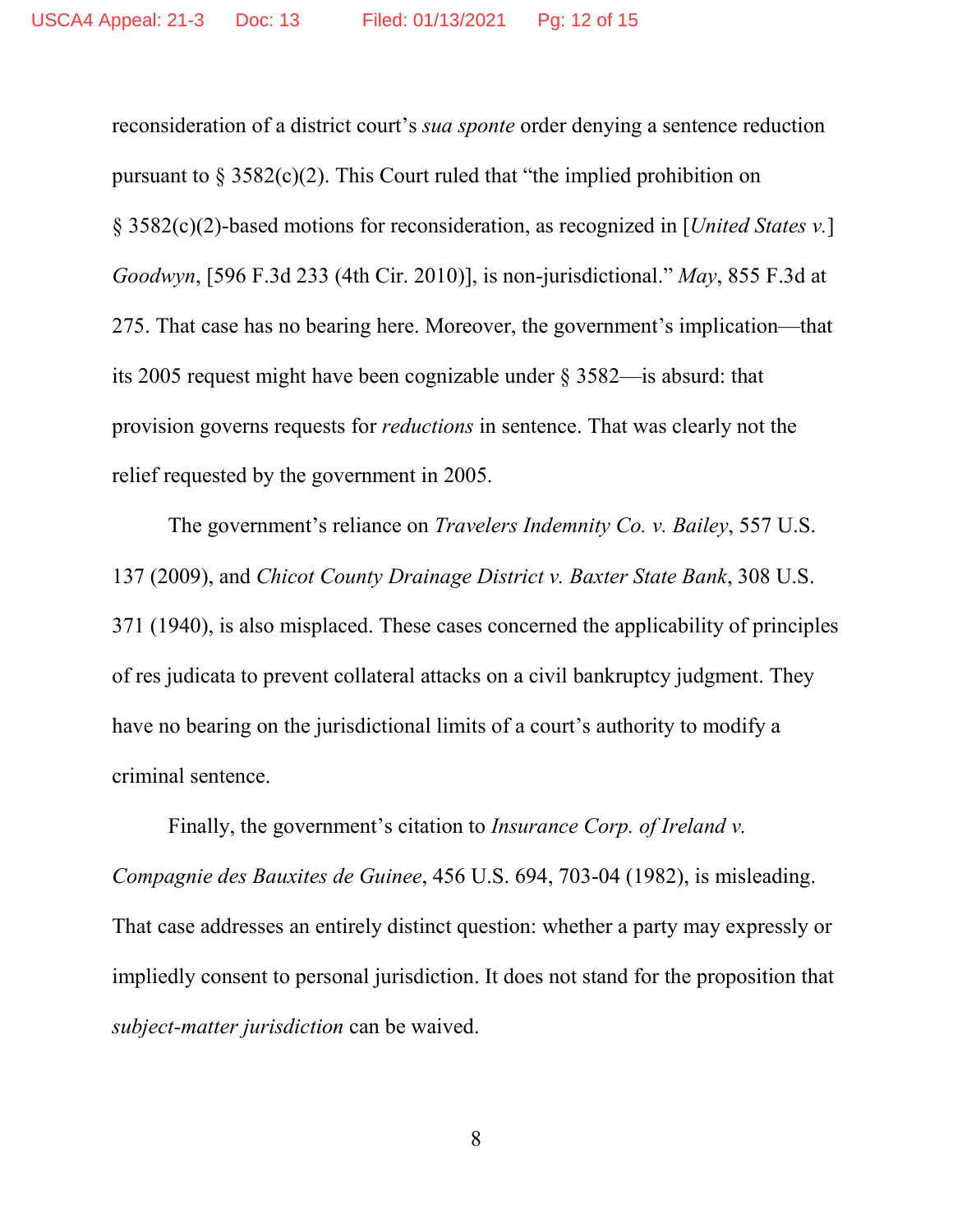### **Conclusion**

For these reasons and those stated in Mr. Johnson's opening brief, the district court's decision should be reversed with instructions to vacate the 2005 orders as null and void for lack of jurisdiction.

Respectfully submitted,

Date: January 13, 2021 /s/ David E. Carney

David E. Carney, VA Bar # 43914 Skadden, Arps, Slate, Meagher & Flom, LLP 1440 New York Avenue, NW Washington, DC 20005 Telephone: (202) 371-7246 Fax: (202) 661-8295 Email: david.carney@skadden.com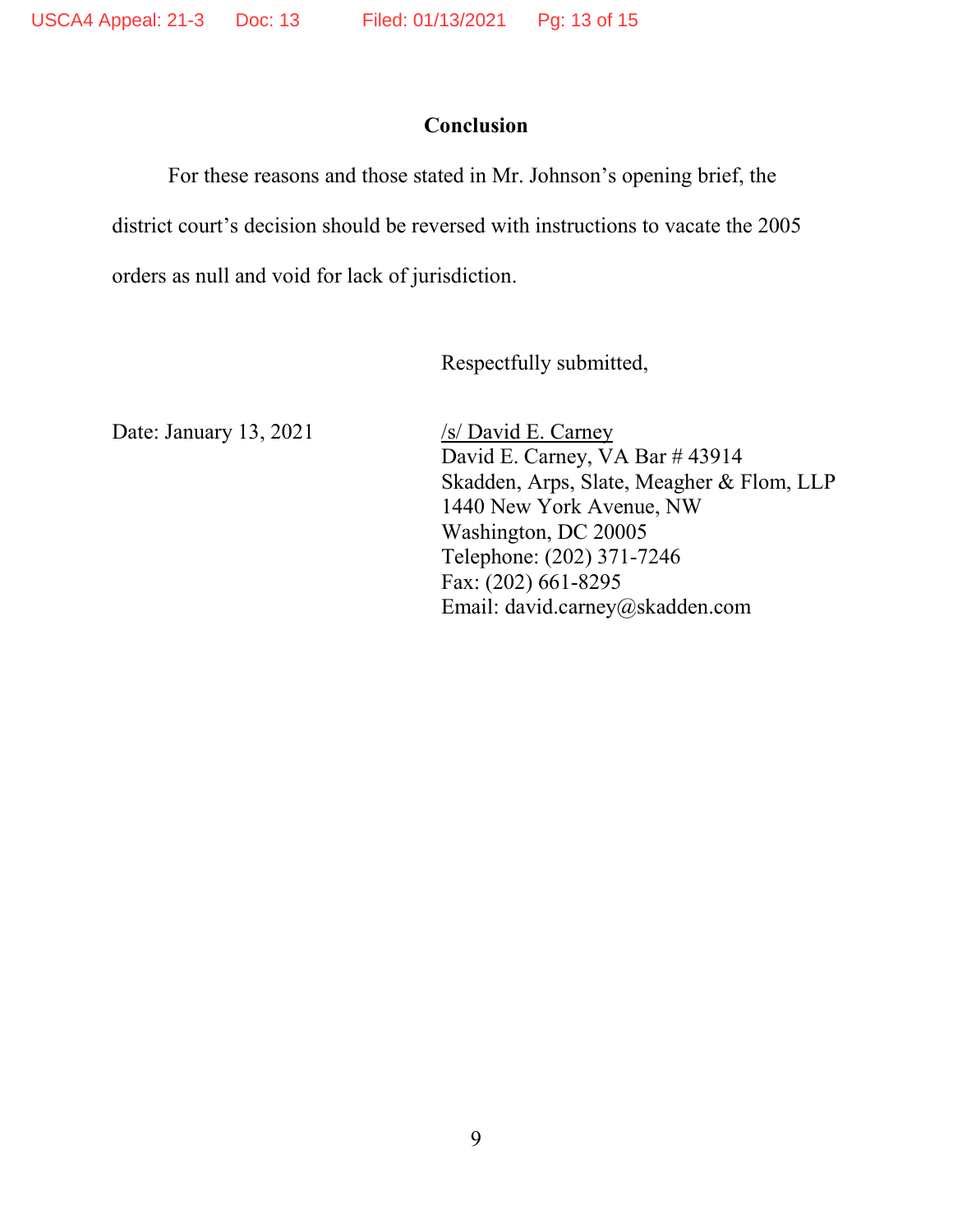# **CERTIFICATE OF COMPLIANCE**

- 1. This Reply Brief has been prepared using Microsoft Word 2019 software, Times New Roman font, 14-point proportional type size.
- 2. EXCLUSIVE of the matter listed in Fed. R. App. P. 32(f), this brief contains no more than 6,500 words, specifically 2,119 words.

I understand that a material misrepresentation can result in the Court's striking the brief and imposing sanctions. If the Court so requests, I will provide an electronic version of the brief and/or a copy of the word or line print-out.

Date: January 13, 2021  $\frac{\sqrt{s}}{\sqrt{S}}$  /s/David E. Carney

David E. Carney, VA Bar # 43914 Skadden, Arps, Slate, Meagher & Flom, LLP 1440 New York Avenue, NW Washington, DC 20005 Telephone: (202) 371-7246 Fax: (202) 661-8295 Email: david.carney@skadden.com